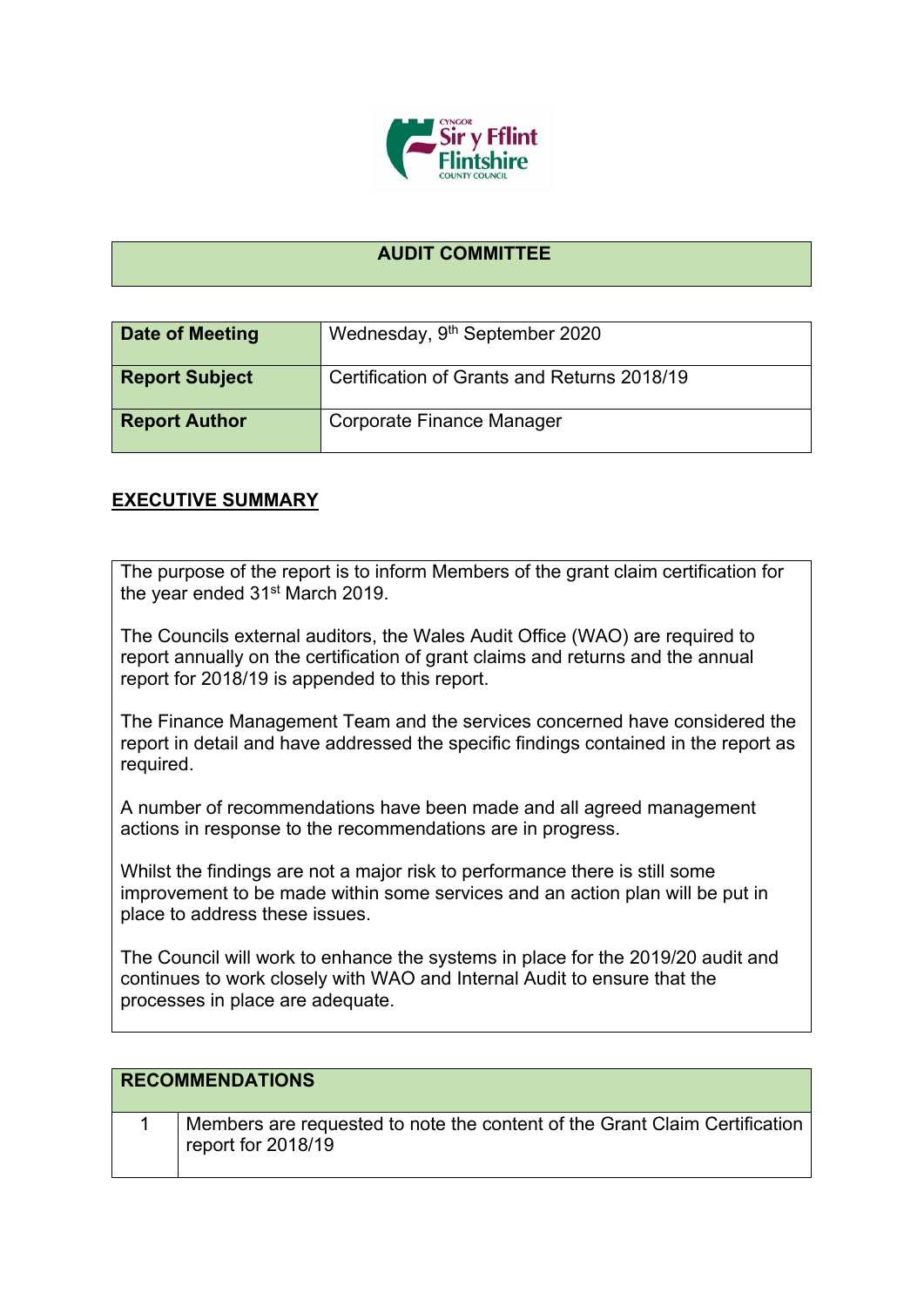## **REPORT DETAILS**

| 1.00 | <b>EXPLAINING THE GRANT CERTIFICATION REPORT 2018/19</b>                                                                                                                                                                                                                                                             |
|------|----------------------------------------------------------------------------------------------------------------------------------------------------------------------------------------------------------------------------------------------------------------------------------------------------------------------|
| 1.01 | The Councils external auditors, the Wales Audit Office (WAO) are required<br>to report annually on the certification of grant claims and returns and the<br>annual report for 2018/19 is appended to this report.                                                                                                    |
| 1.02 | The Finance Management Team and the services concerned have<br>considered the report in detail and have addressed the specific findings in<br>the report as required.                                                                                                                                                |
| 1.03 | In relation to the overall grants total of £148m, the net adjustment to claims<br>was £44,320 which is a relatively small proportion and did not result in any<br>financial loss to the Council.                                                                                                                     |
| 1.04 | All grants were submitted in accordance with the deadline and of the ten<br>grants audited six were unqualified with the remaining four requiring<br>qualification. This is a slight improvement on the performance for last year<br>and a number of recommendations have been made to address the issues<br>raised. |
| 1.05 | As in previous years Officers will continue to work alongside WAO to<br>further improve the quality of the claims and to address specific issues as<br>they arise.                                                                                                                                                   |
| 1.06 | Recommendations made by WAO have been considered by Officers and<br>responses on actions to be taken are noted within the report and are in<br>progress.                                                                                                                                                             |
| 1.07 | Performance will be reviewed by the Accounts Governance Group and<br>reported to the Chief Officer Team to ensure ownership and action where<br>appropriate from grant leads.                                                                                                                                        |

| 2.00 | <b>RESOURCE IMPLICATIONS</b> |
|------|------------------------------|
| 2.01 | As set out in the report     |

| 3.00 | <b>CONSULTATIONS REQUIRED / CARRIED OUT</b>                                            |
|------|----------------------------------------------------------------------------------------|
| 3.01 | The report has been shared with staff with responsibility with dealing with<br>grants. |

| 4.00 | <b>RISK MANAGEMENT</b>   |
|------|--------------------------|
| 4.01 | As set out in the report |